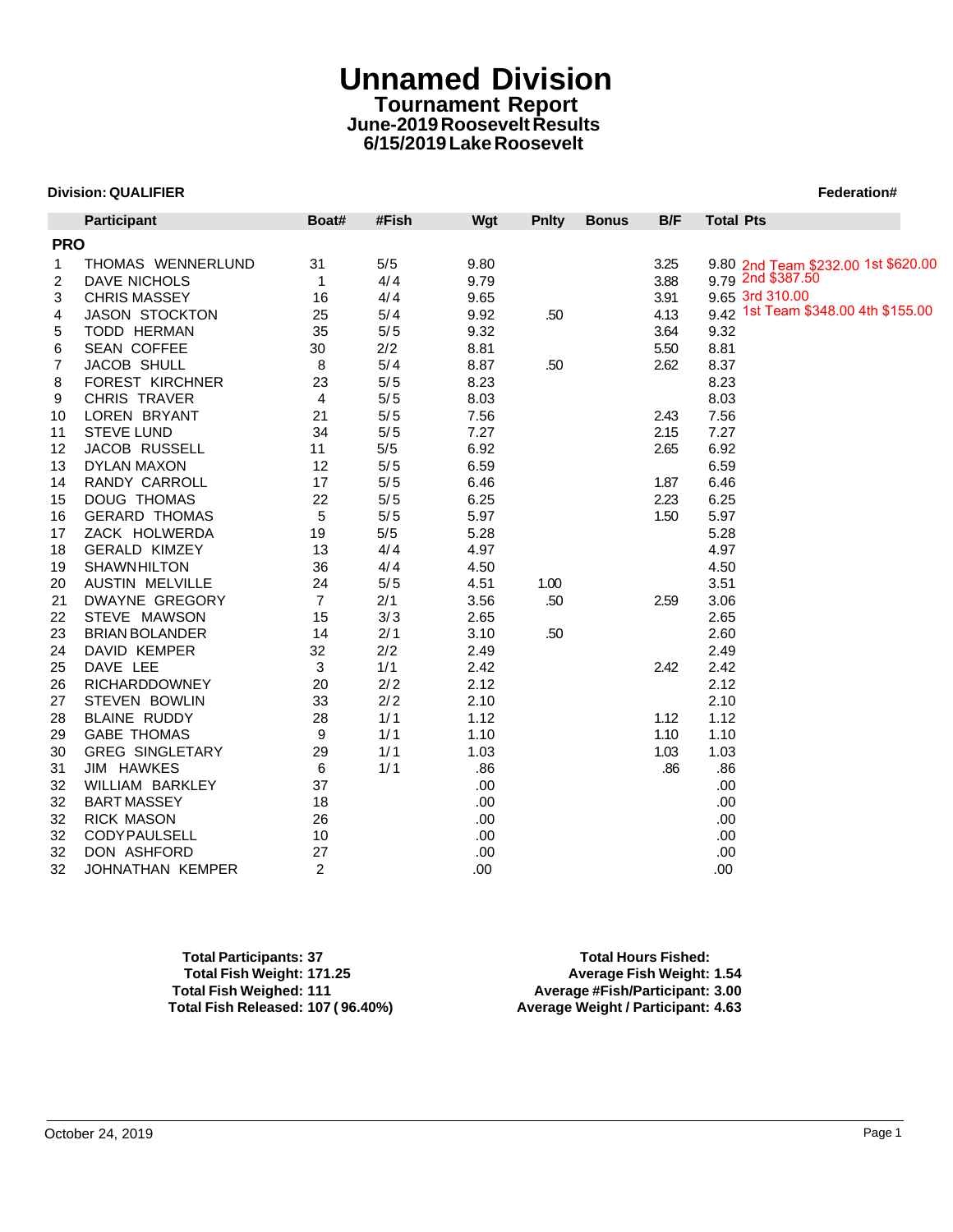# **Unnamed Division Tournament Report June-2019 Roosevelt Results 6/15/2019 Lake Roosevelt**

### **Division: QUALIFIER Federation#**

|    | <b>Division: QUALIFIER</b><br>Participant | Boat#          | #Fish | Wgt  | Pnlty | <b>Bonus</b> | B/F  | <b>Total Pts</b> |                              |
|----|-------------------------------------------|----------------|-------|------|-------|--------------|------|------------------|------------------------------|
| AМ |                                           |                |       |      |       |              |      |                  |                              |
| 1  | <b>CLINT EVERETT</b>                      | 25             | 5/5   | 9.04 |       |              | 4.45 | 9.04             |                              |
| 2  | <b>SAMCARDON</b>                          | 31             | 5/5   | 7.74 |       |              |      | 7.74             |                              |
| 3  | <b>KEN HROMADA</b>                        | 19             | 5/5   | 6.84 |       |              | 2.77 | 6.84             | 1st \$560.00                 |
| 4  | <b>BRIAN SENTER</b>                       | 13             | 5/5   | 6.81 |       |              | 1.94 | 6.81             |                              |
| 5  | <b>JERRYLOCKE</b>                         | 34             | 2/2   | 6.74 |       |              | 5.91 | 6.74             | 2nd \$490.00<br>3rd \$210.00 |
| 6  | <b>BRANDON MORTON</b>                     | 26             | 5/5   | 6.56 |       |              | 1.81 | 6.56             | 4th \$140.00                 |
| 7  | <b>HAYDEN SPRADLING</b>                   | 30             | 5/5   | 5.62 |       |              |      | 5.62             | 2nd Team \$208.00            |
| 8  | <b>LARRY WHITE</b>                        | 35             | 4/3   | 5.97 | .50   |              | 2.28 | 5.47             | 1st Team \$312.00            |
| 9  | MICHAEL MARTIN                            | 23             | 2/2   | 5.05 |       |              |      | 5.05             |                              |
| 10 | MICHAEL GRISHAM                           | 6              | 3/3   | 4.46 |       |              | 1.81 | 4.46             |                              |
| 11 | THOMAS EDWARDS                            | 17             | 4/4   | 4.17 |       |              | 1.50 | 4.17             |                              |
| 12 | <b>JAYSEN BROOKS</b>                      | 33             | 2/2   | 3.97 |       |              | 2.91 | 3.97             |                              |
| 13 | BRIAN VELASQEUZ                           | 11             | 4/4   | 3.70 |       |              |      | 3.70             |                              |
| 14 | <b>JAKE MORRISON</b>                      | 18             | 2/2   | 3.25 |       |              |      | 3.25             |                              |
| 15 | <b>JUAN GABRIEL RAMIREZ</b>               | 16             | 1/1   | 3.11 |       |              | 3.11 | 3.11             |                              |
| 16 | <b>SAM COLLINS</b>                        | 14             | 2/2   | 3.03 |       |              | 2.09 | 3.03             |                              |
| 17 | JORDAN SCHWARTZKOPF                       | 20             | 3/3   | 3.00 |       |              |      | 3.00             |                              |
| 18 | DAN SCHMIDT                               | 9              | 2/2   | 2.99 |       |              | 2.24 | 2.99             |                              |
| 19 | <b>JOEL SKINNER</b>                       | $\overline{c}$ | 3/3   | 2.80 |       |              |      | 2.80             |                              |
| 20 | DAN SHULL                                 | 7              | 3/3   | 2.64 |       |              |      | 2.64             |                              |
| 20 | SHAWN COOKE                               | 4              | 2/1   | 3.14 | .50   |              |      | 2.64             |                              |
| 22 | <b>KEVINCHEELEY</b>                       | 21             | 2/2   | 2.27 |       |              |      | 2.27             |                              |
| 23 | MIKE URIE                                 | 29             | 1/1   | 1.50 |       |              | 1.50 | 1.50             |                              |
| 24 | JAKE KRAUSE                               | 28             | 1/1   | 1.36 |       |              | 1.36 | 1.36             |                              |
| 25 | KODY JOHNSON                              | 27             | 1/1   | 1.31 |       |              | 1.31 | 1.31             |                              |
| 26 | <b>JUSTIN RENNINGER</b>                   | 36             | 1/1   | 1.16 |       |              | 1.16 | 1.16             |                              |
| 26 | JASON LEE                                 | 10             | 1/1   | 1.16 |       |              | 1.16 | 1.16             |                              |
| 28 | <b>CHAD SOLBERG</b>                       | 5              |       | .00  |       |              |      | .00.             |                              |
| 28 | ALEX PALUMBO                              | 24             |       | .00  |       |              |      | .00              |                              |
| 28 | <b>KEVIN FINN</b>                         | 22             |       | .00  |       |              |      | .00              |                              |
| 28 | JAKE AUBREY                               | 8              |       | .00. |       |              |      | .00              |                              |
| 28 | <b>JOSE TORRES</b>                        | 15             |       | .00  |       |              |      | .00              |                              |
| 28 | ROBERT BAILEY                             | 32             |       | .00. |       |              |      | .00.             |                              |
| 28 | <b>DEAN BAILEY</b>                        | 12             |       | .00  |       |              |      | .00.             |                              |
| 28 | MICHAEL WHITLOCK                          | 3              |       | .00  |       |              |      | .00              |                              |
| 28 | <b>RON CHAMBERS</b>                       | 1              |       | .00  |       |              |      | .00              |                              |

**Total Participants: 36 Total Hours Fished:** 

**Total Fish Weight: 109.39 Average Fish Weight: 1.44 Total Fish Weighed: 76 Average #Fish/Participant: 2.11 Total Fish Released: 74 ( 97.37%) Average Weight / Participant: 3.04**

**Total Participants: 73 Total Hours Fished:** 

**Total Fish Weight: 280.64 Average Fish Weight: 1.50**